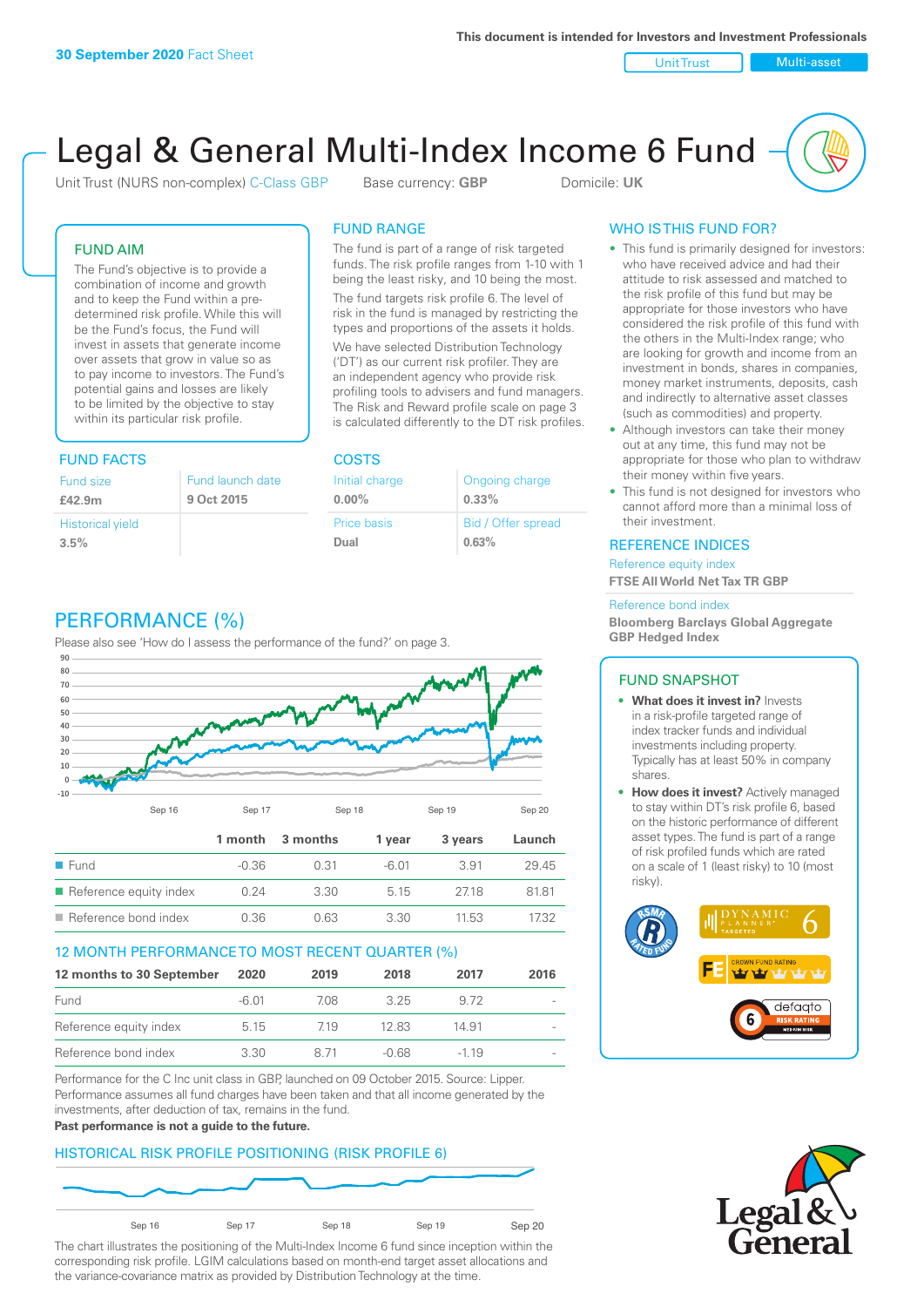### Legal & General Multi-Index Income 6 Fund

Unit Trust (NURS non-complex) C-Class GBP

### PORTFOLIO BREAKDOWN

All data source LGIM unless otherwise stated. Totals may not sum due to rounding.





### FUND MANAGERS

The fund managers have responsibility for managing the multi-index fund range. They are part of the Multi-Asset Funds (MAF) team in LGIM. This team focuses on designing and managing multi-asset funds that are tailored to match the specific objectives of various client types. The team sits within a wider Asset Allocation team which combines both depth of experience with a broad range of expertise from different fields, including fund management, investment consulting and risk management roles.

### TOP 10 HOLDINGS (%)

| UK Equities Index Trust          | 13.5 |
|----------------------------------|------|
| iShares UK Equity (dividend)     | 9.5  |
| US Equities Index Trust          | 8.0  |
| High Income Trust                | 6.5  |
| EM Debt USD Index Trust          | 6.0  |
| Emerging Market Index Trust      | 6.0  |
| Europe Equities Index Trust      | 5.8  |
| Pacific Equities Index Trust     | 5.5  |
| <b>EM Debt Local Index Trust</b> | 5.0  |
| UK 250 Index                     | 4.5  |
|                                  |      |